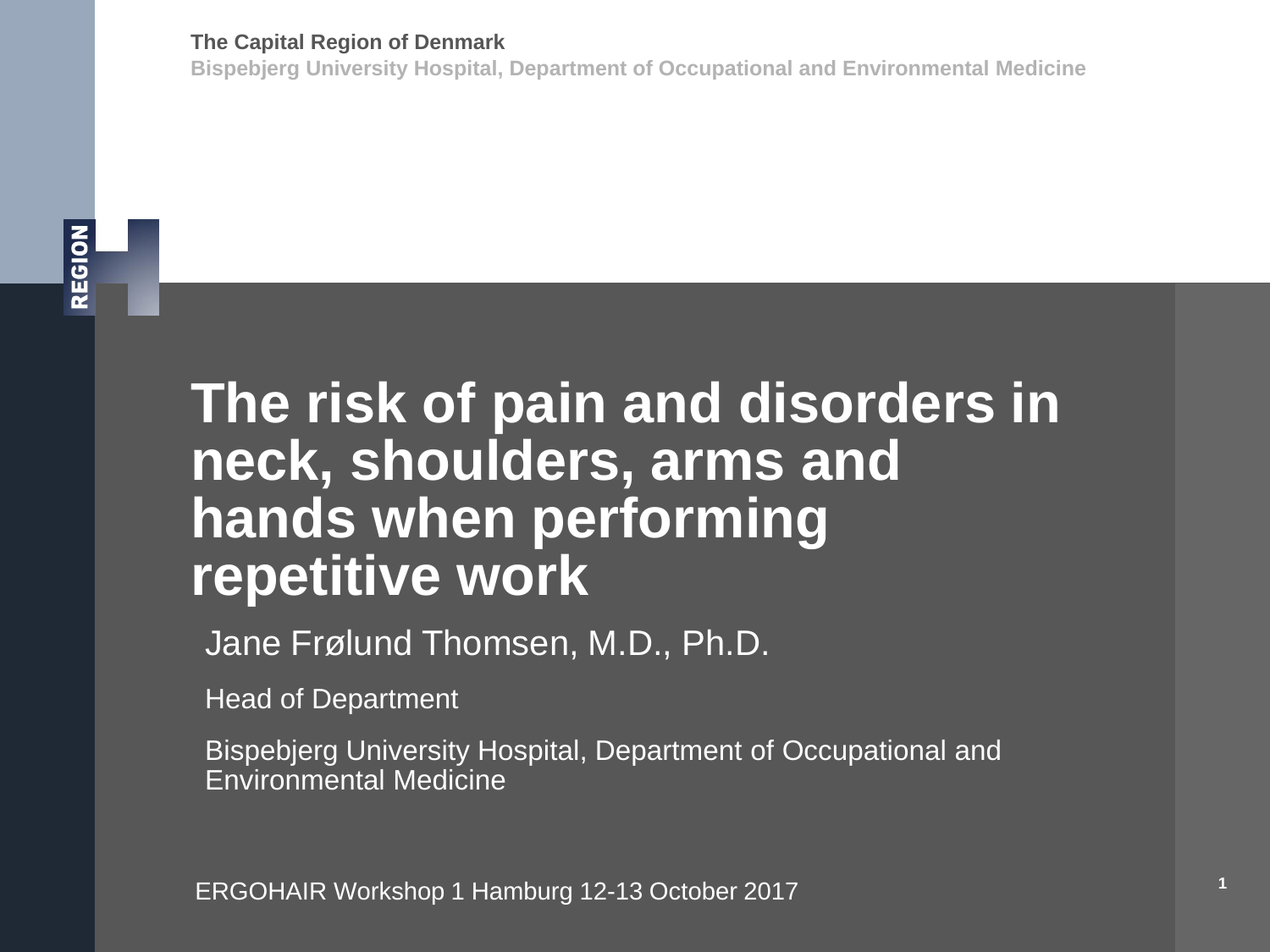#### **Topics**

- Pain and disorders in neck, shoulder, arm, hand
- Causative factors
- Where do we see the problem?
- The hairdresser specific ergonomic exposures?
- What to do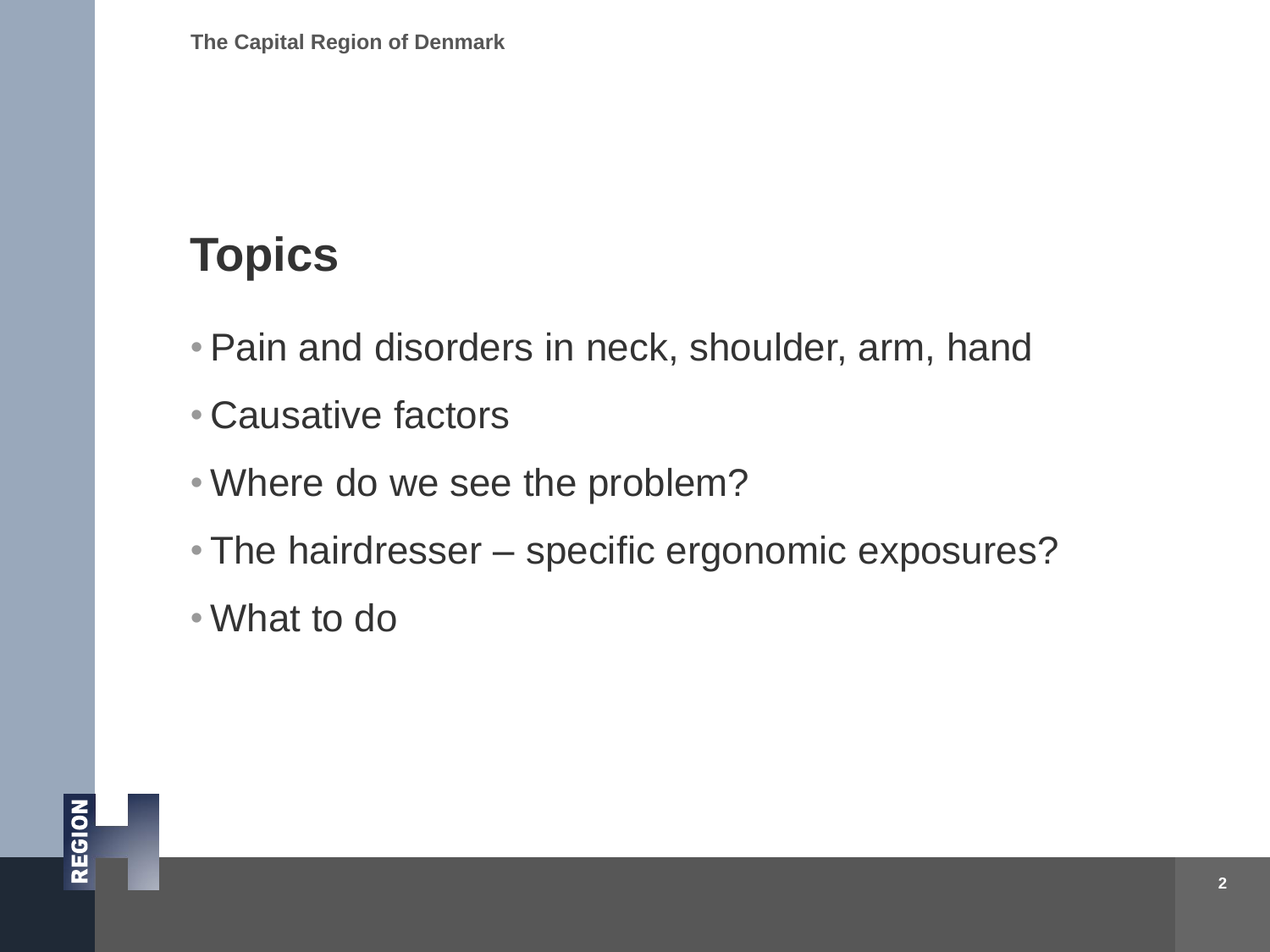

Titel/beskrivelse (Sidehoved/fod) Navn (Sidehoved/fod) **3**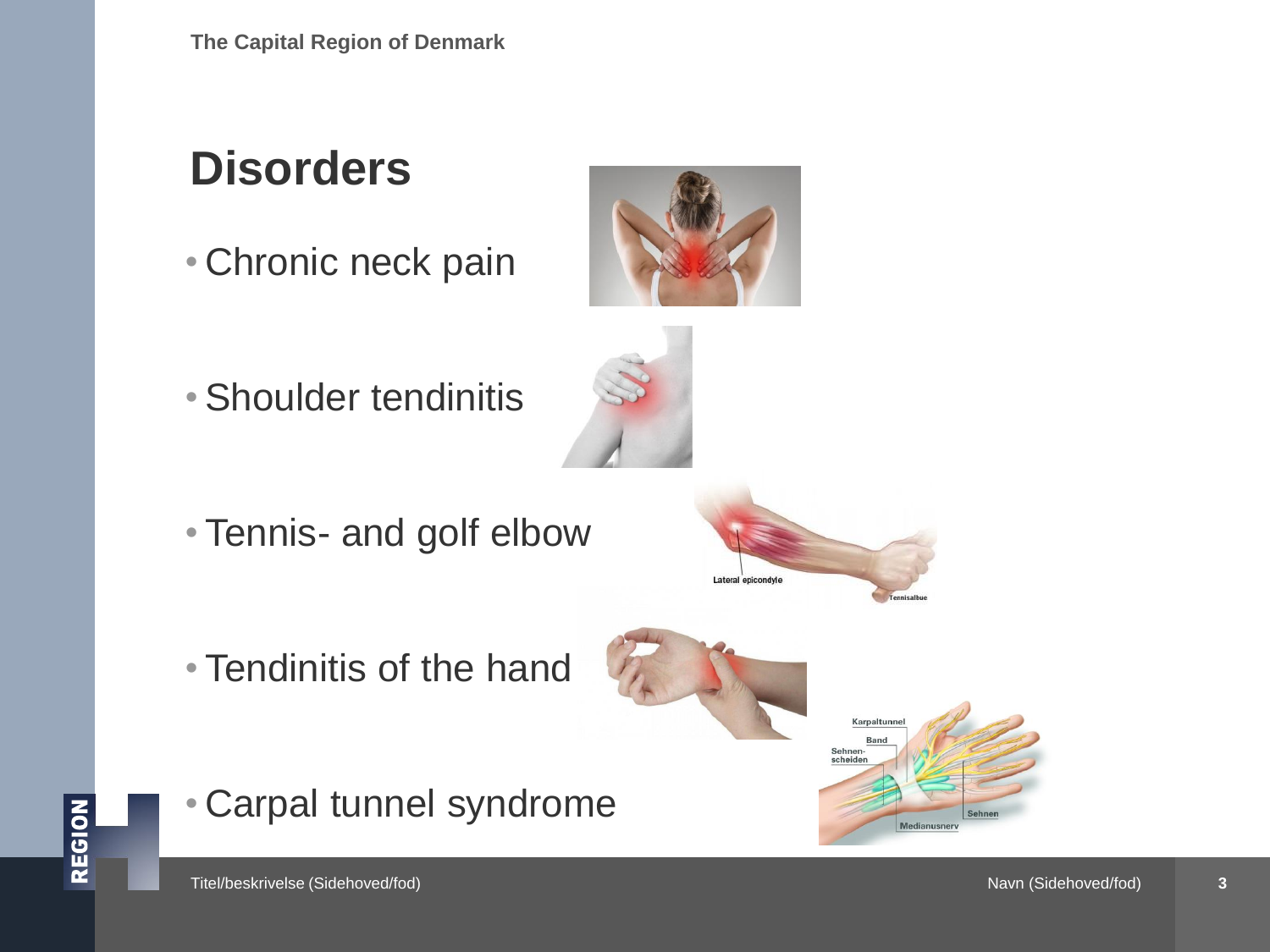### **Causative factors**

- Repetitive movements
- Forceful use
- Awkward position
- Raised arms
- Combinations









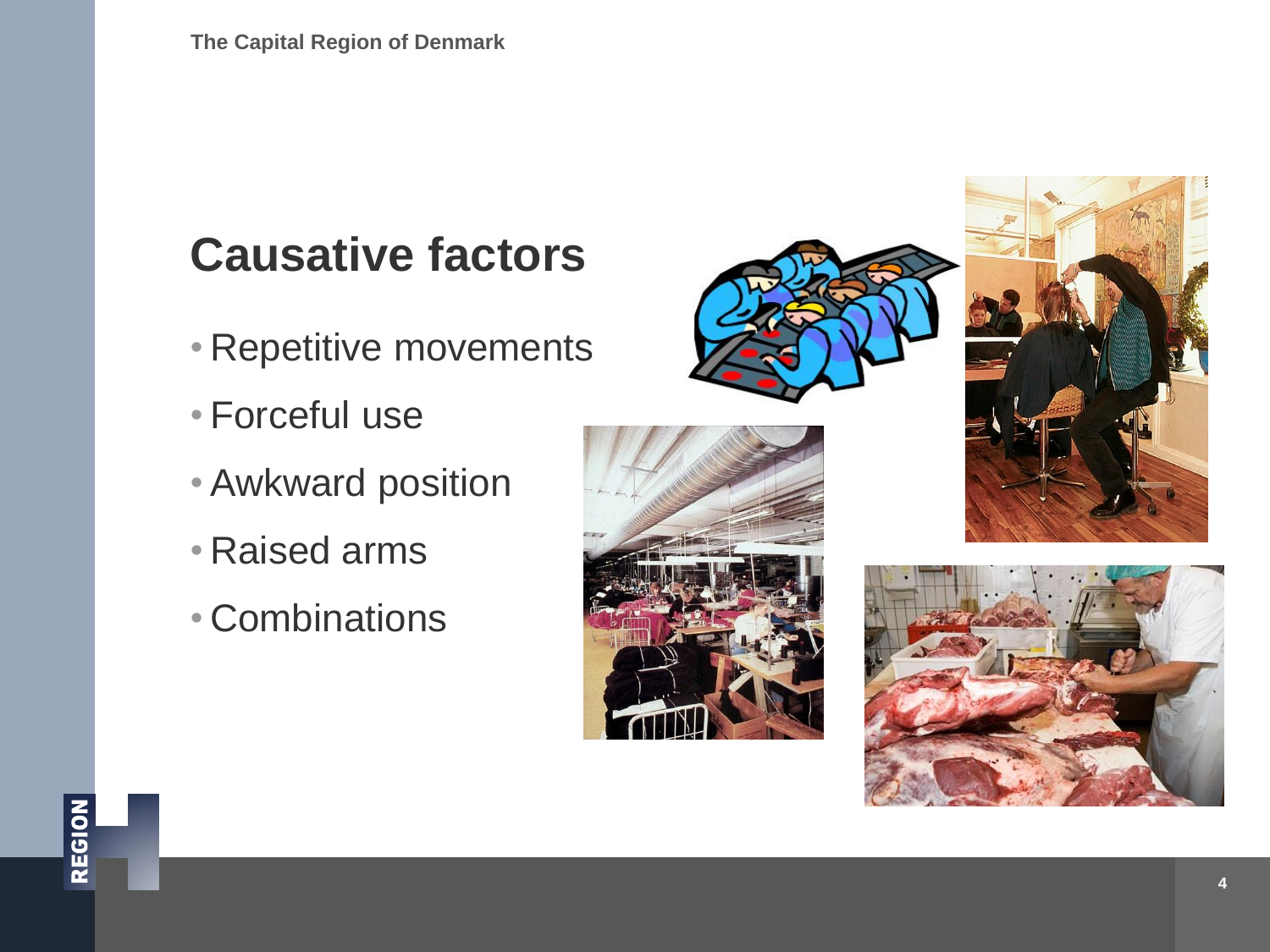#### Job tasks with the arms lifted





# REGION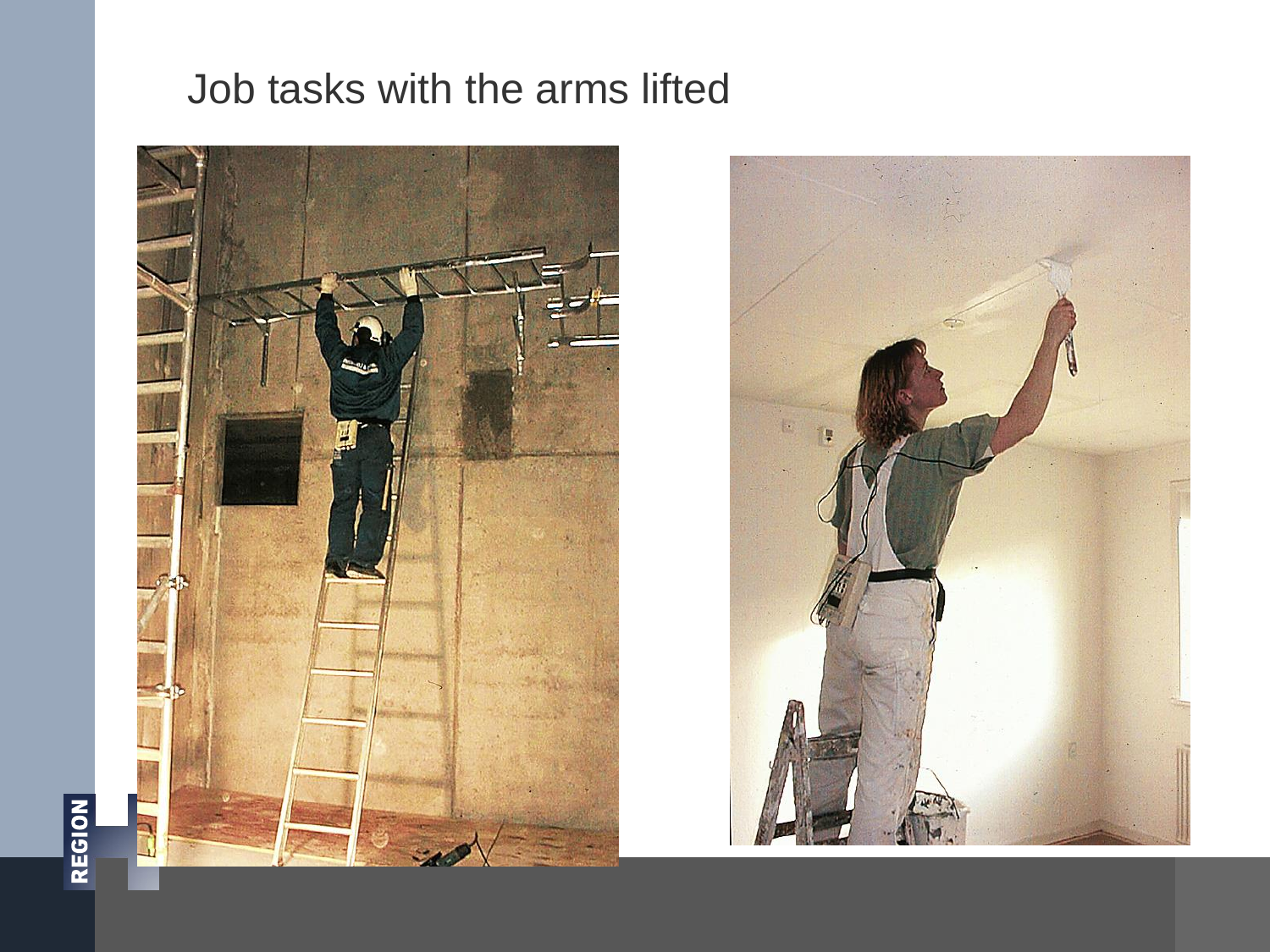### Major challenges

- Independent objective exposure measurements  $\rightarrow$
- Valid independent case-definitions  $\rightarrow$
- $\rightarrow$ Exposure-response relationships
- Threshold limits  $\rightarrow$



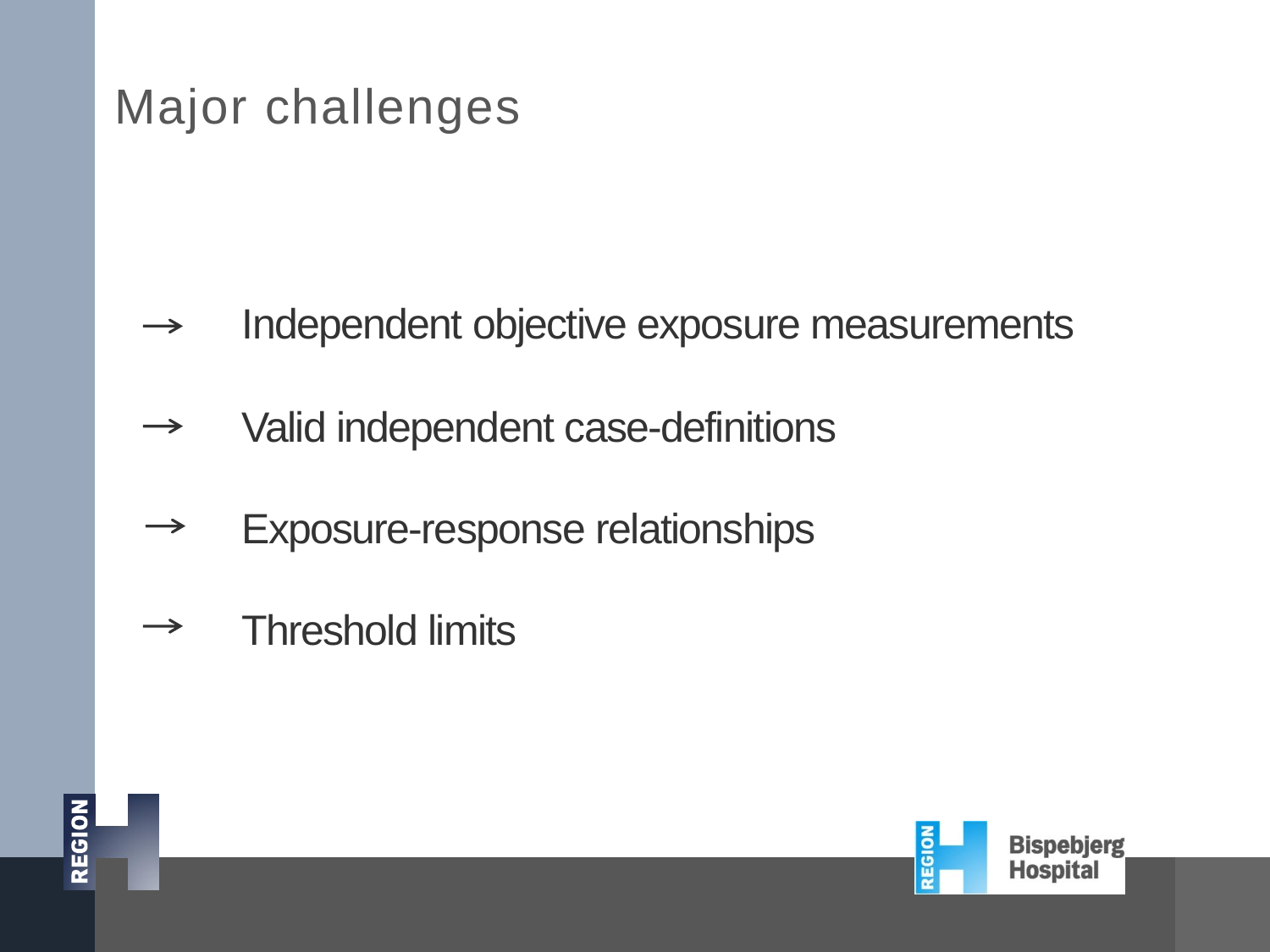

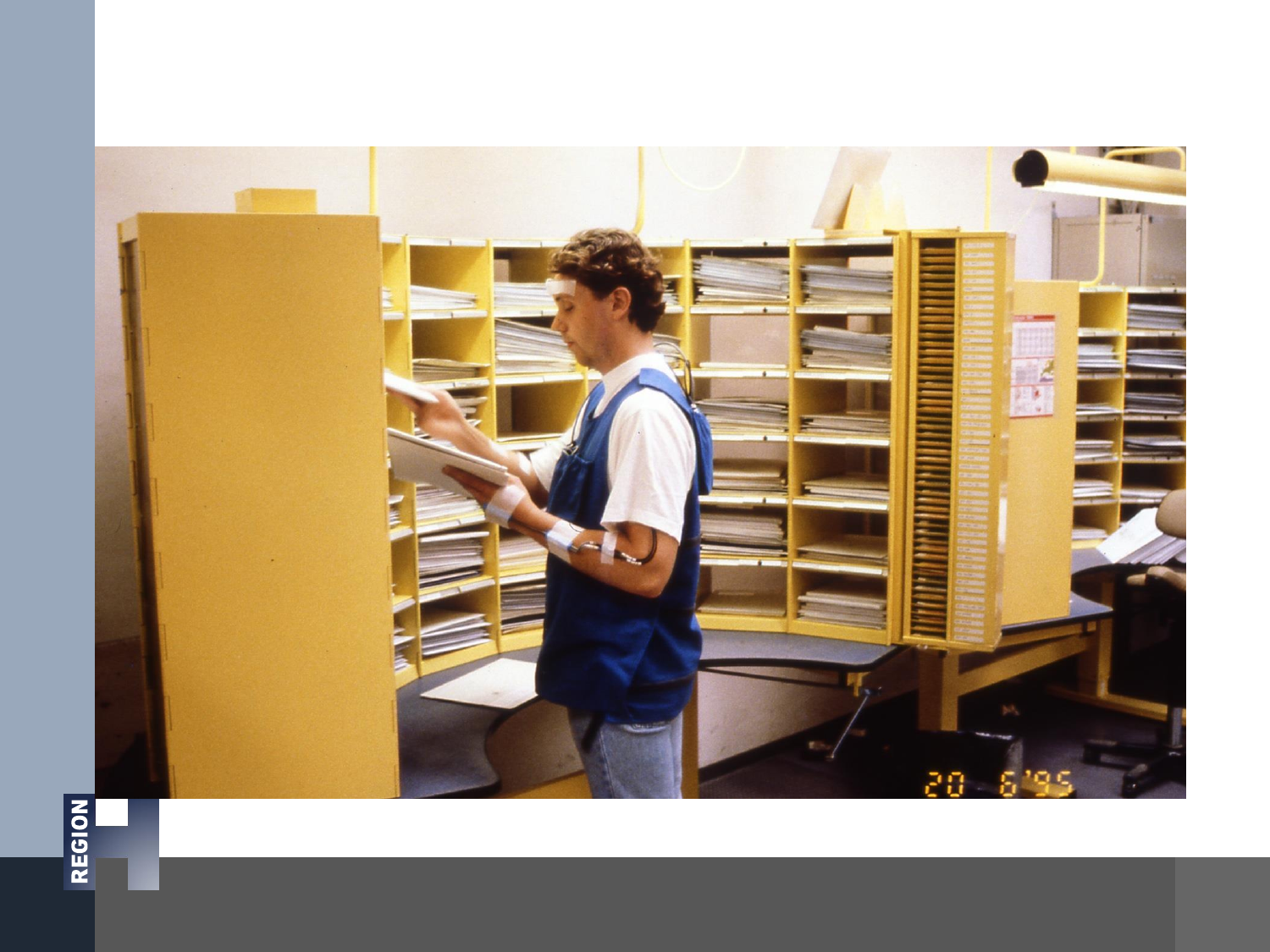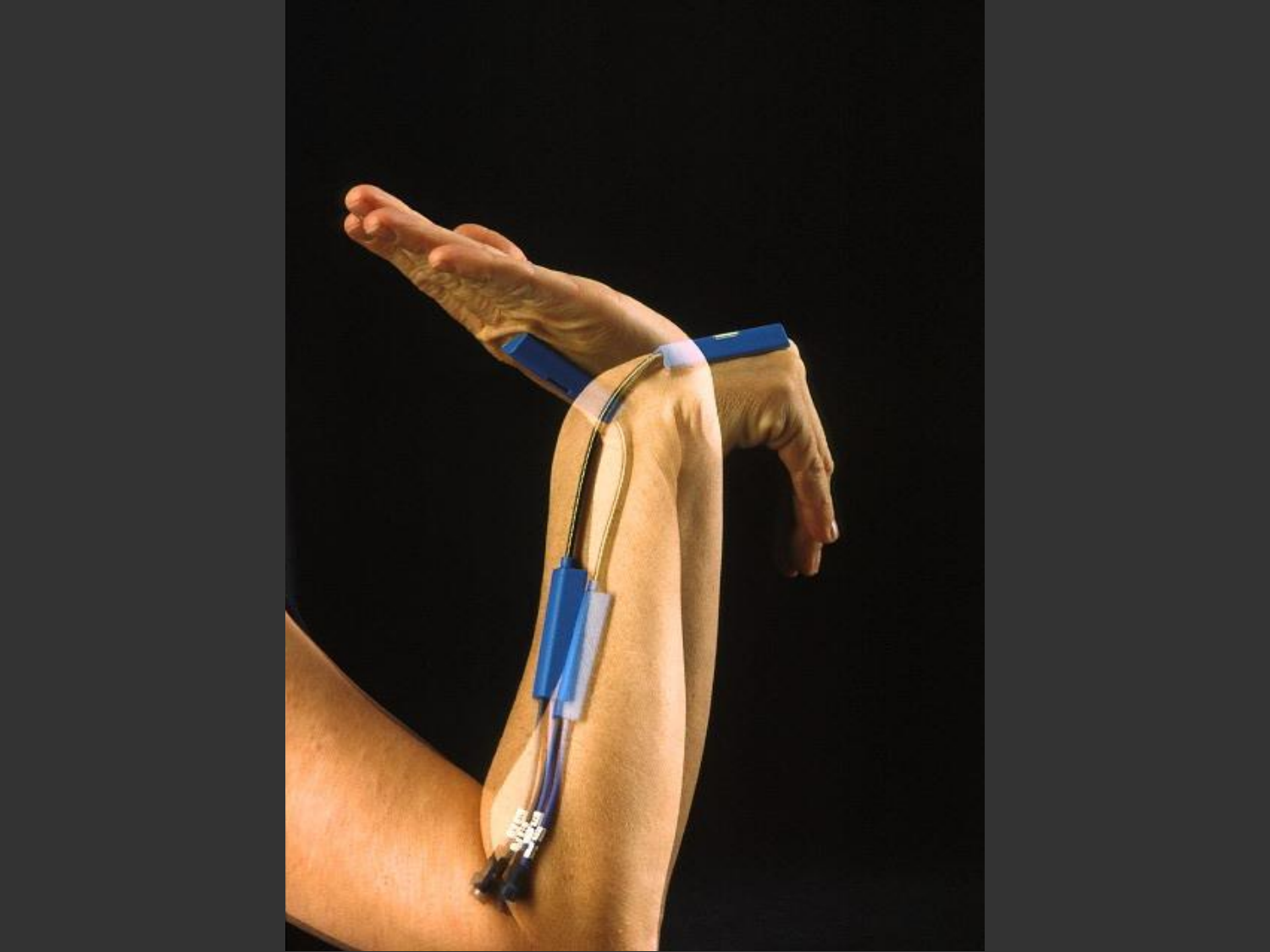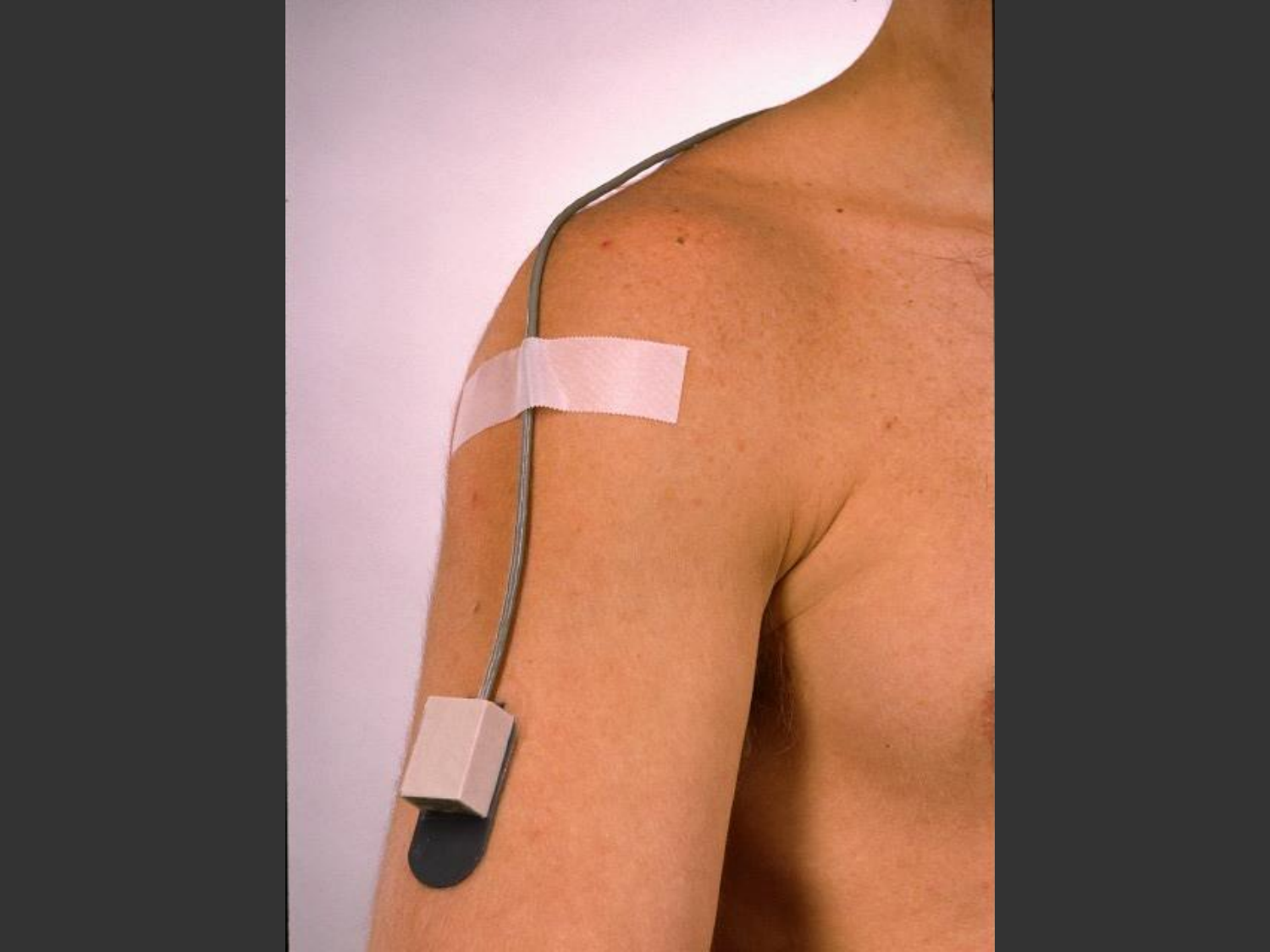### **Neck and shoulder pain**



- Moderate evidence
	- Combination of repetitive work in shoulder and flexion of the neck
- Limited evidence
	- Static load
	- Forceful work

Reviews: Palmer KT, Smedley J. 2007. Work relatedness of chronic neck pain with physical findings—a systematic review. Scand J Work Environ Health 33:165-191

Cote P, van d, V, Cassidy JD, Carroll LJ, Hogg-Johnson S, Holm LW, et al. 2008. The burden and determinants of neck pain in workers: results of the Bone and Joint Decade 2000-2010 Task Force on Neck Pain and its associated disorders. Spine 33:S60-S74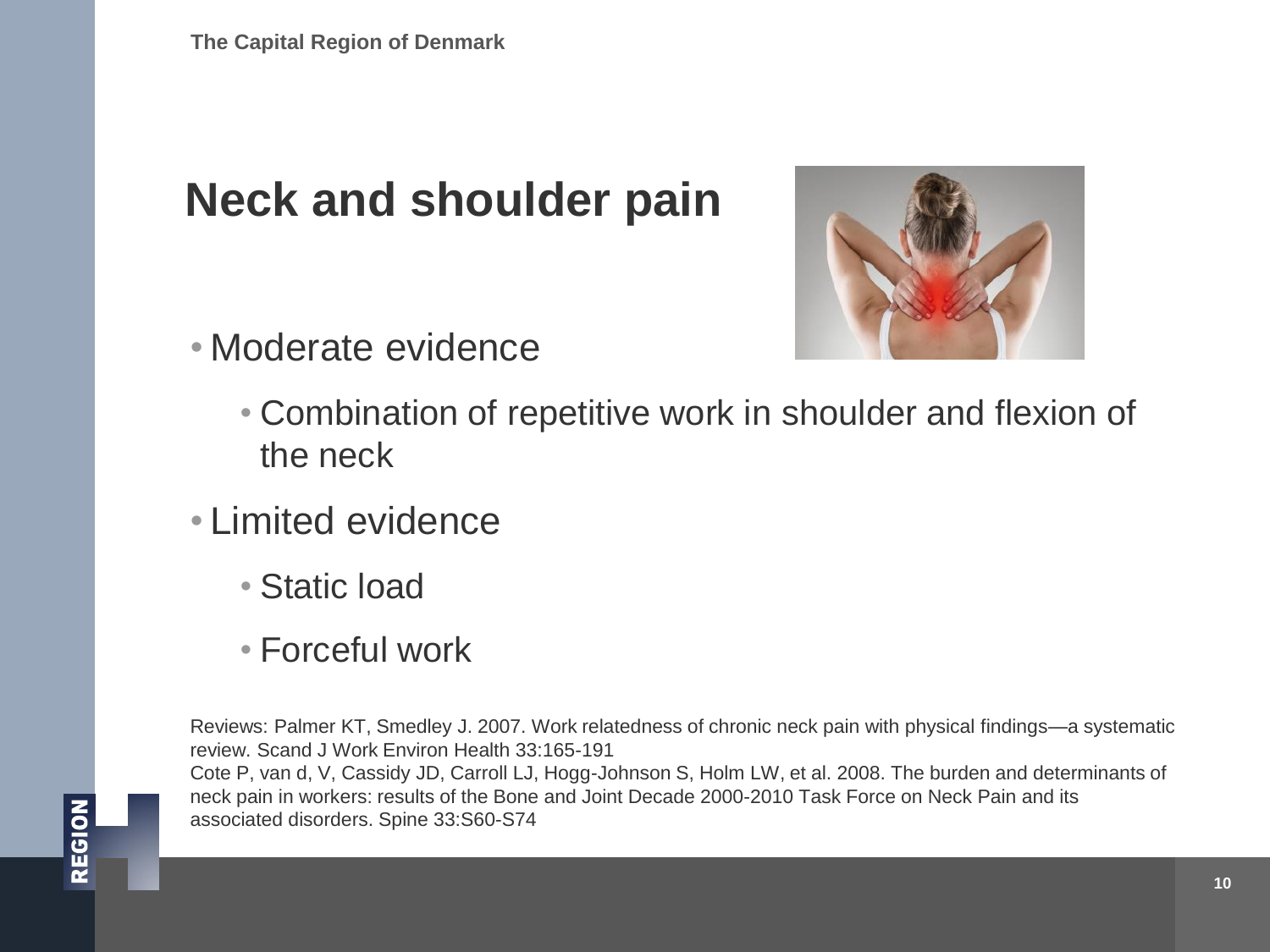### **Shoulder tendinitis**

Good evidence



Working with arms lifted

Forceful and repetitive movements

Limited evidence

Repetitive movements

Review: van Rijn RM, Huisstede BM, Koes BW, Burdorf A. 2010. Associations between work-related factors and specific disorders of the shoulder--a systematic review of the literature. Scand J Work Environ Health 36: 189-201.

.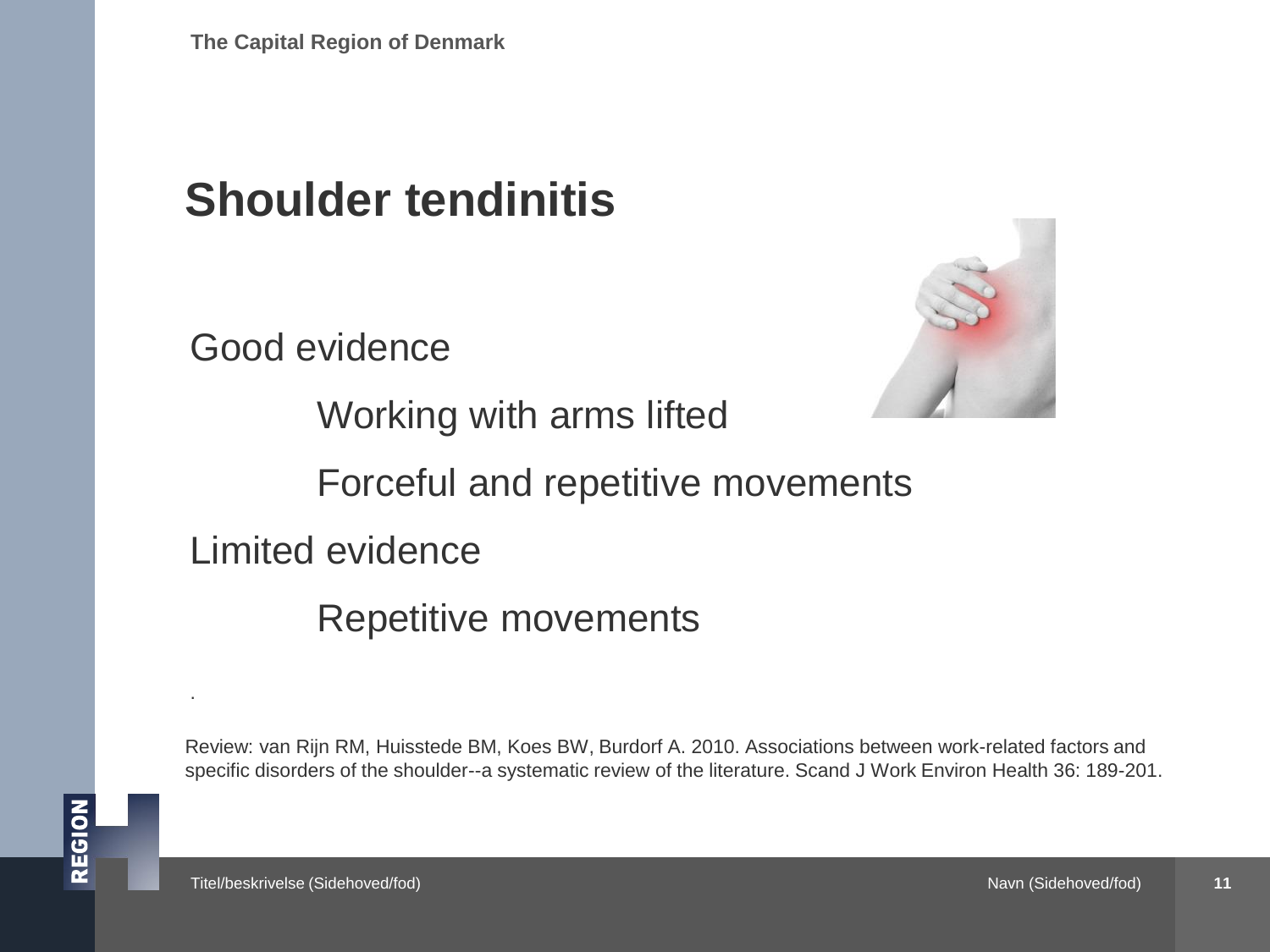#### **Tennis- and golf elbow**

- Limited evidence
	- Forceful work
	- Forceful and repetitive work



Reviews: van Rijn RM, Huisstede BM, Koes BW, Burdorf A. 2009a. Associations between work-related factors and specific disorders at the elbow: a systematic literature review. Rheumatology (Oxford) 48: 528-536.

Shiri R, Viikari-Juntura E. 2011. Lateral and medial epicondylitis: role of occupational factors. Best Pract Res Clin Rheumatol 25: 43-57.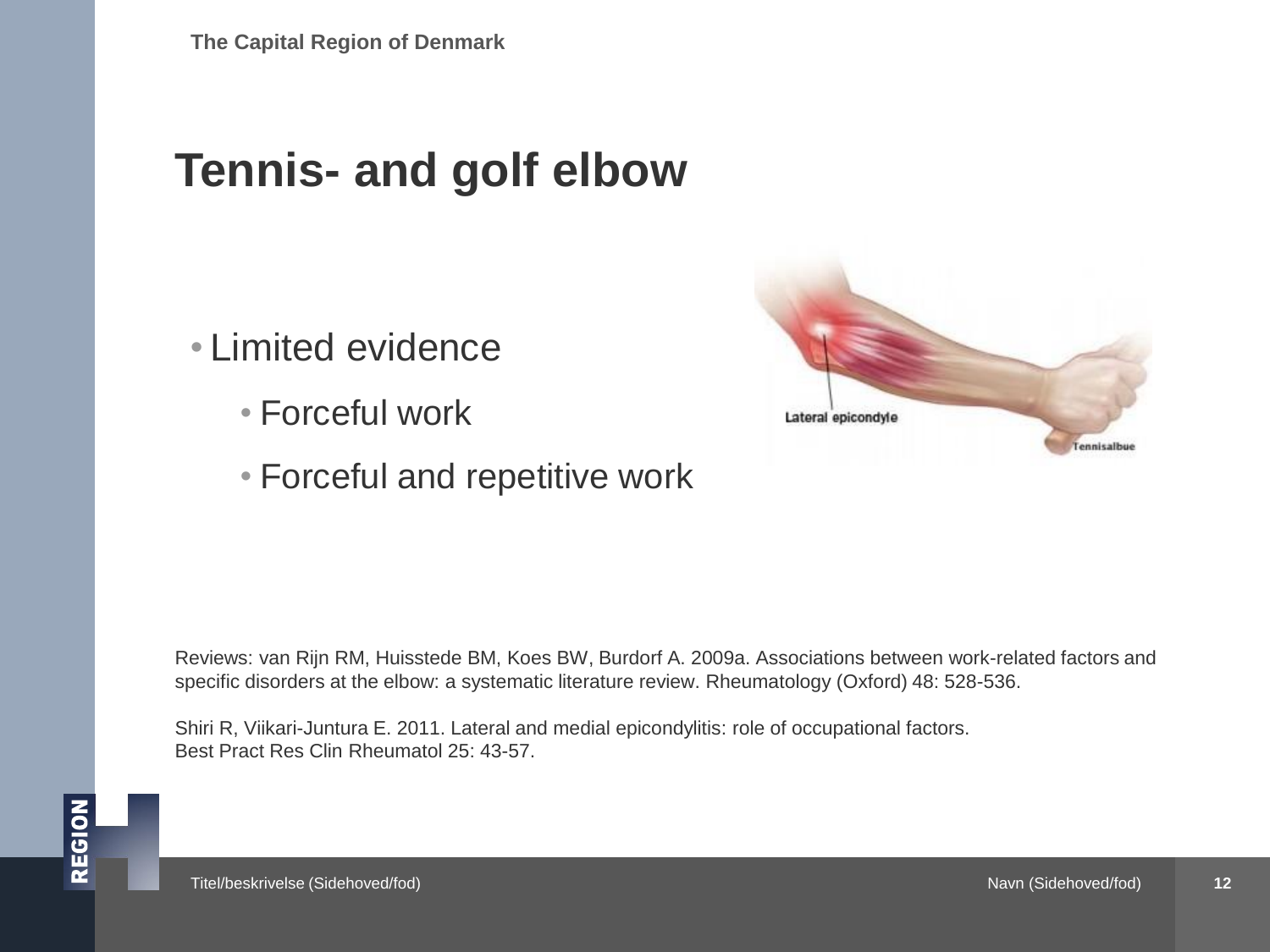#### **Hand tendinitis**



- Limited evidence
	- Force in combination with repetitive movements

Palmer KT, Harris EC, Coggon D. 2007. Compensating occupationally related tenosynovitis and epicondylitis: a literature review. Occup Med (Lond) 57: 67-74.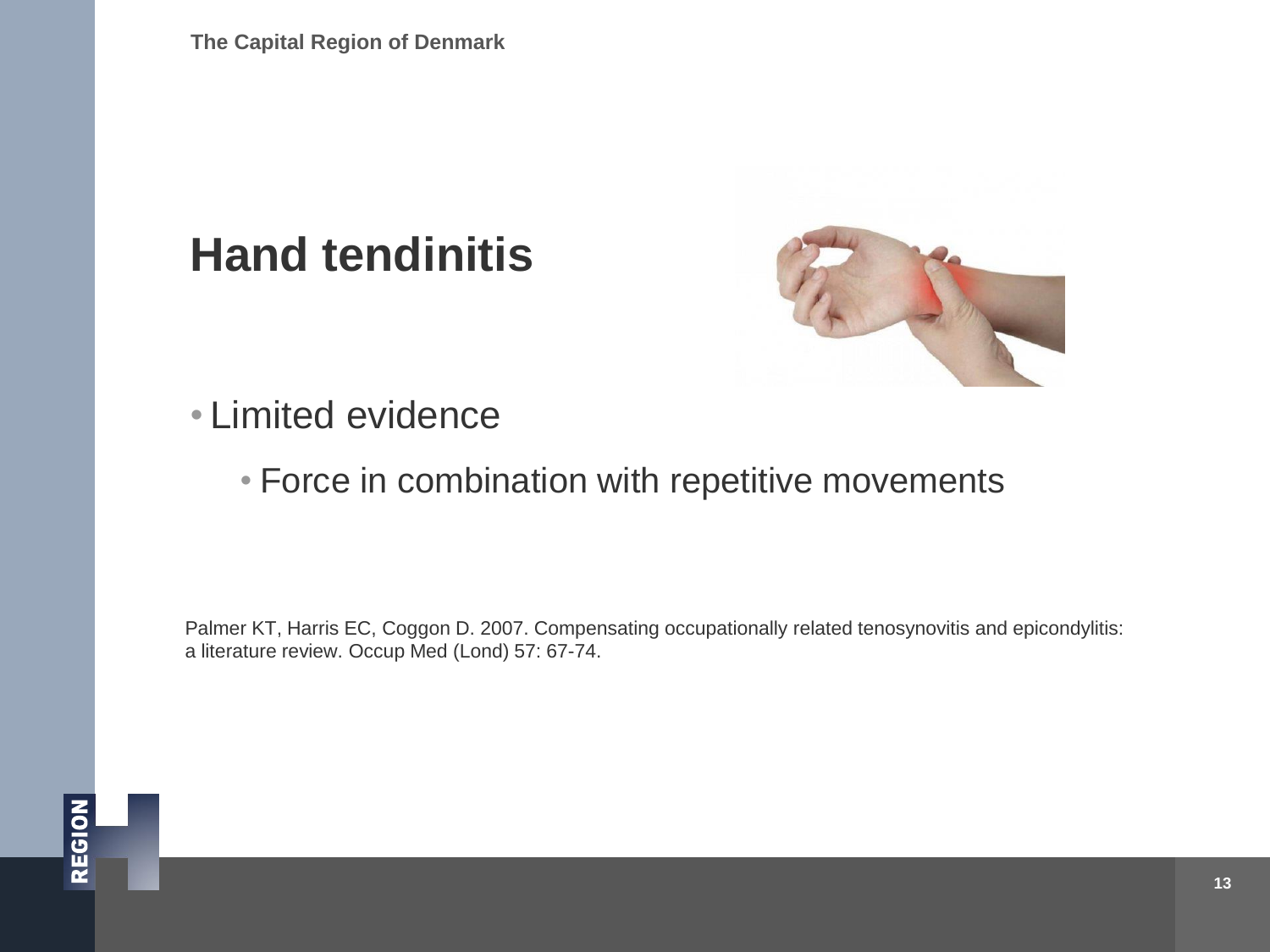# CARPAL TUNNEL SYNDROME

Good evidence Repetitive and forceful movements Hand-arm vibration

Moderate evidence **Postures Repetition** 



**Reviews** 

van Rijn et al. Associations between work-related factors and the carpal tunnel syndrome--a systematic review. Scand J Work Environ Health 2009;35(1):19-36

Barcenilla et al. Carpal tunnel syndrome and its relationship to occupation: a meta-analysis. Rheumatology 2012;51:250-261

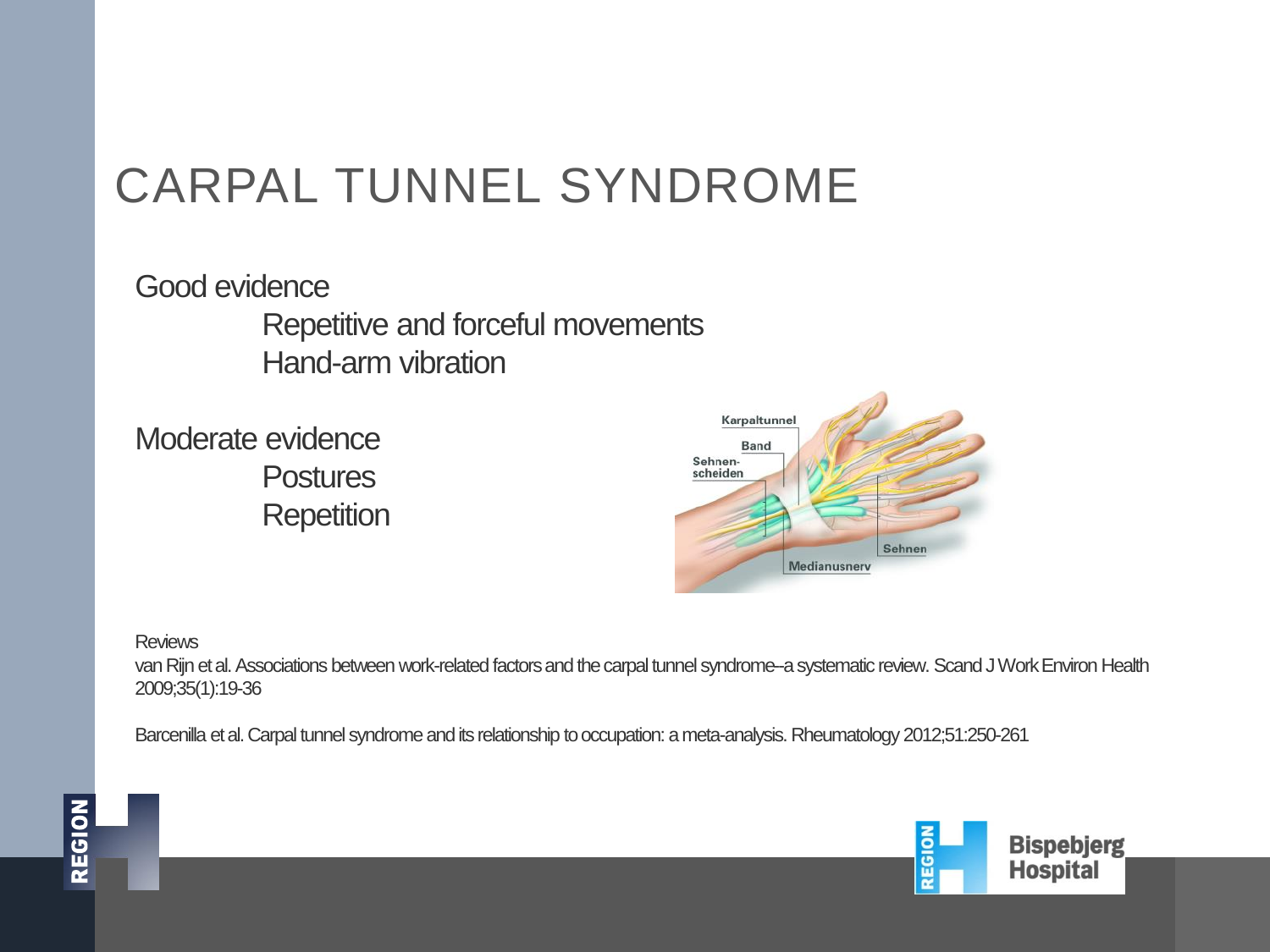#### **What do we know about hairdressers?**

- Hands and arms lifted (shoulder)
- Rapid repetitive movements (hand, shoulder, neck)
- Neck bended
- Not forceful
- Often busy, few pauses

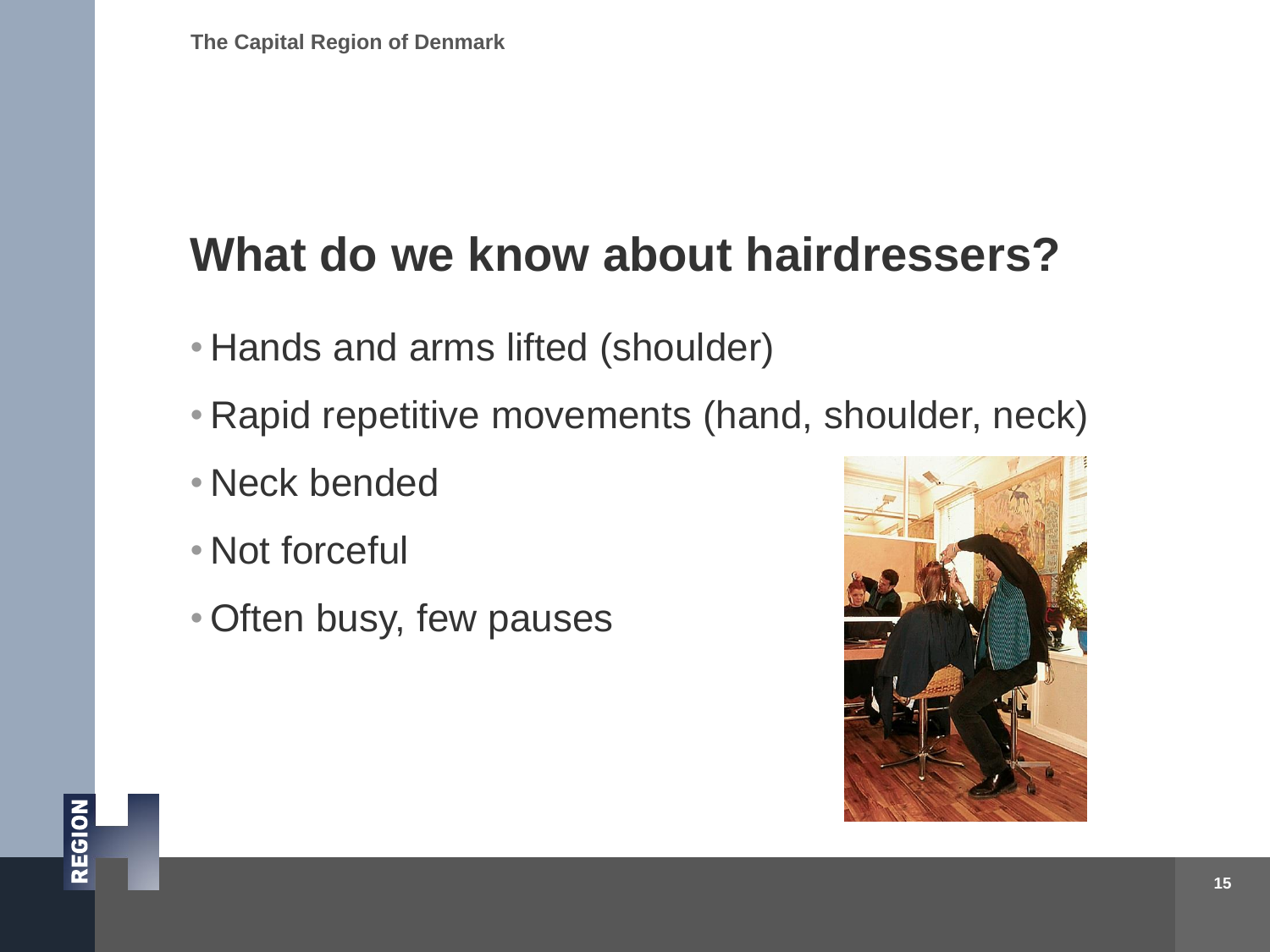#### **Ergonomic measurements**

- 31 jobs
- Whole day measurements
- 10 persons each job
- Repetition
- Position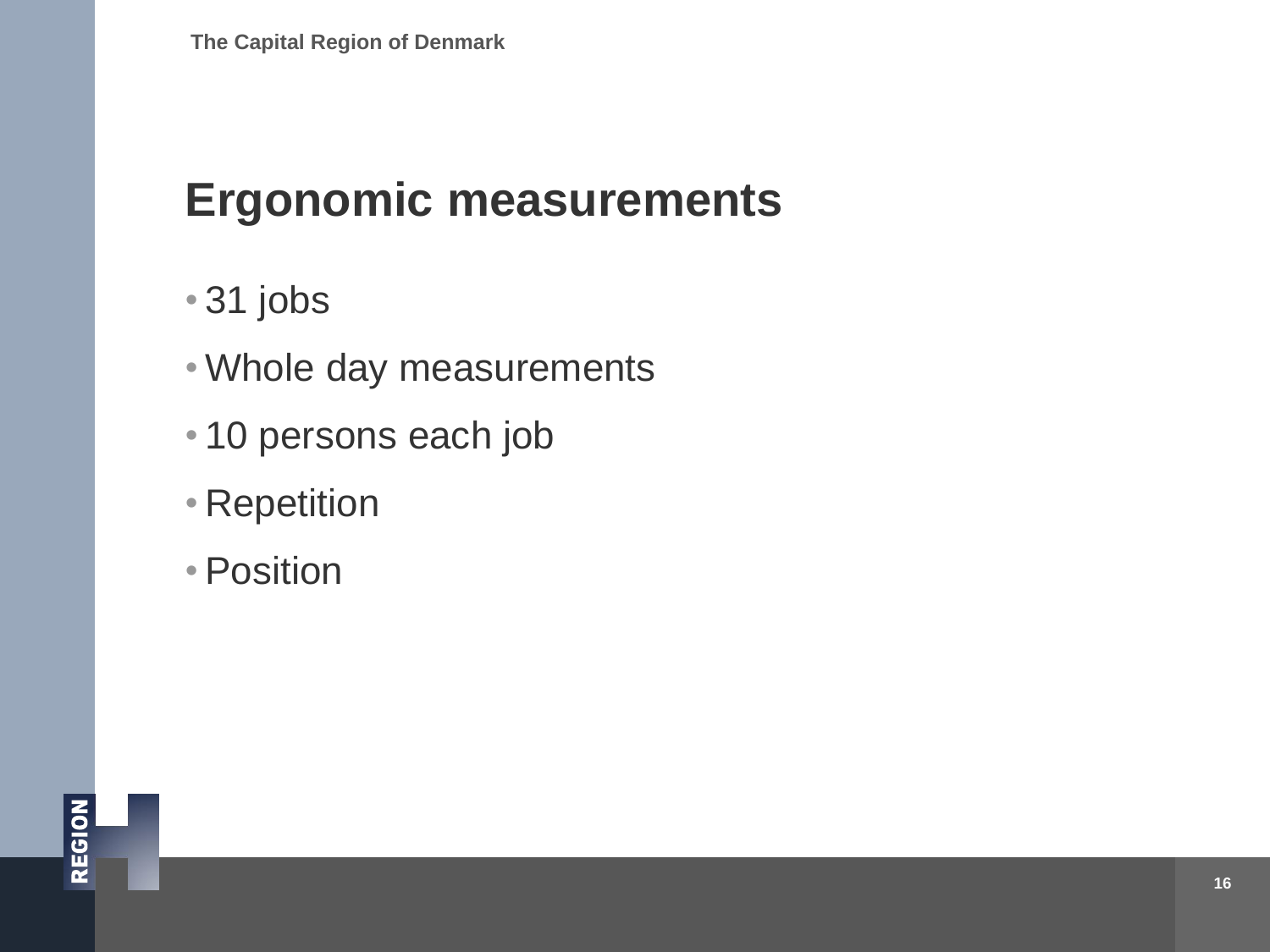## Hand repetition – measurements

Wrist velocity

Low repetition **Medium repetition** High repetition

Office worker Bank assistent Forklift operator Truck driver Dental hygienist Plumber Smith Wood processing Childcare worker Nurse's aid

**Carpenter Gardener** Cardboard worker Electronical worker Scaffolder Car mechanic Construction worker **Bricklayer** Garbage collector House painter

Farmer (handling pigs) Insulation worker Storage worker **Hairdresser** Postal worker Kitchen assistant Fishindustry worker

- Cleaner
- Laundry worker
- Slaughterhouse worker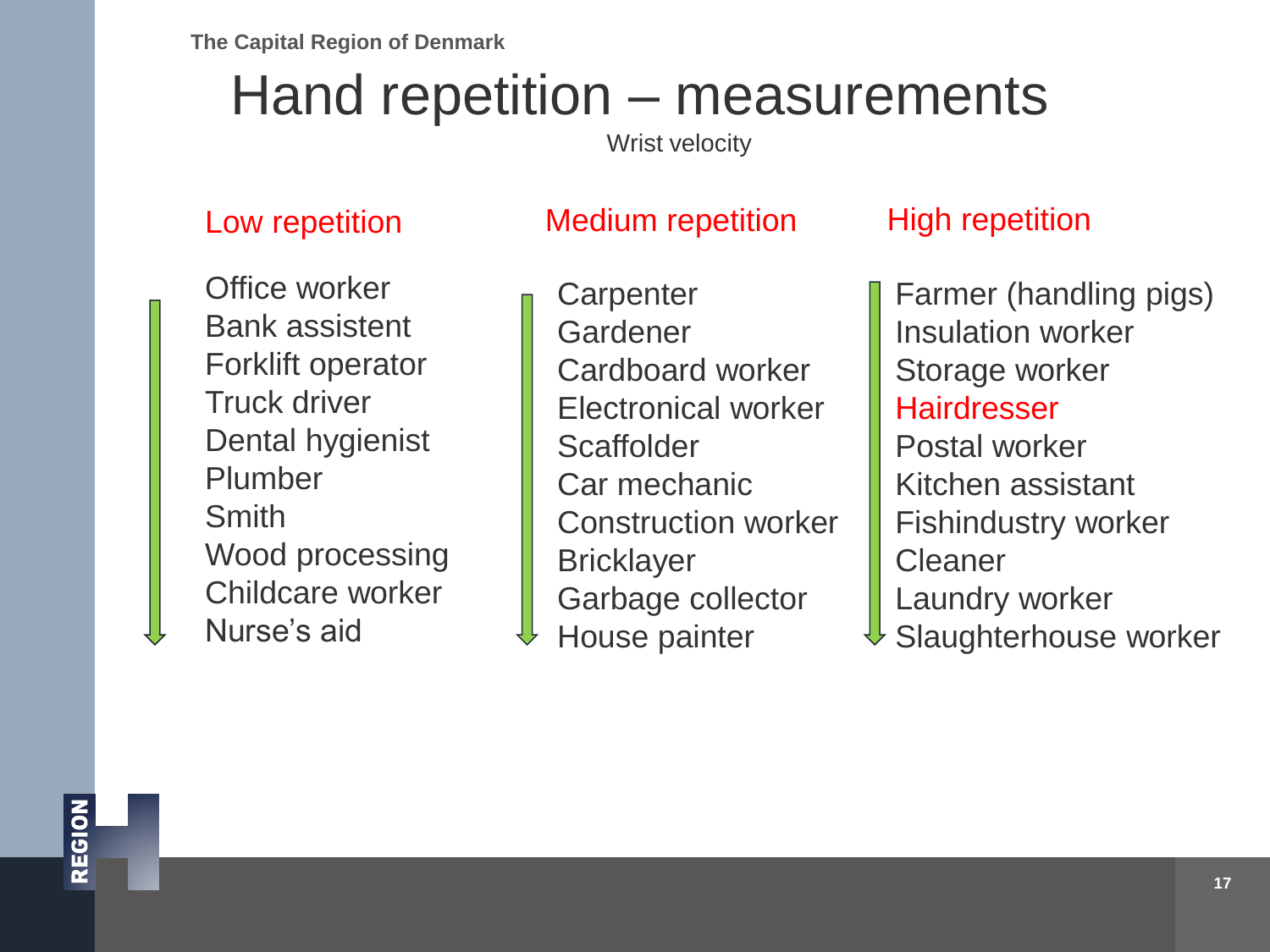# Hand position - measurements

#### Forklift operator Bank assistant Fish industry worker Office worker Construction worker Truck driver Wood processing Smith Cardboard worker Car mechanic

**Bricklayer** Garbage collector Storage worker Slaughterhouse worke Plumber Gardener Laundry worker House painter Electronical worker **Scaffolder** 

Neutral Partly out of neutral Often out of neutral

Dental hygienist Cardboard worker Farmer Insulation worker **Cleaner** Nurse's aid Postal worker **Hairdresser** 



REGION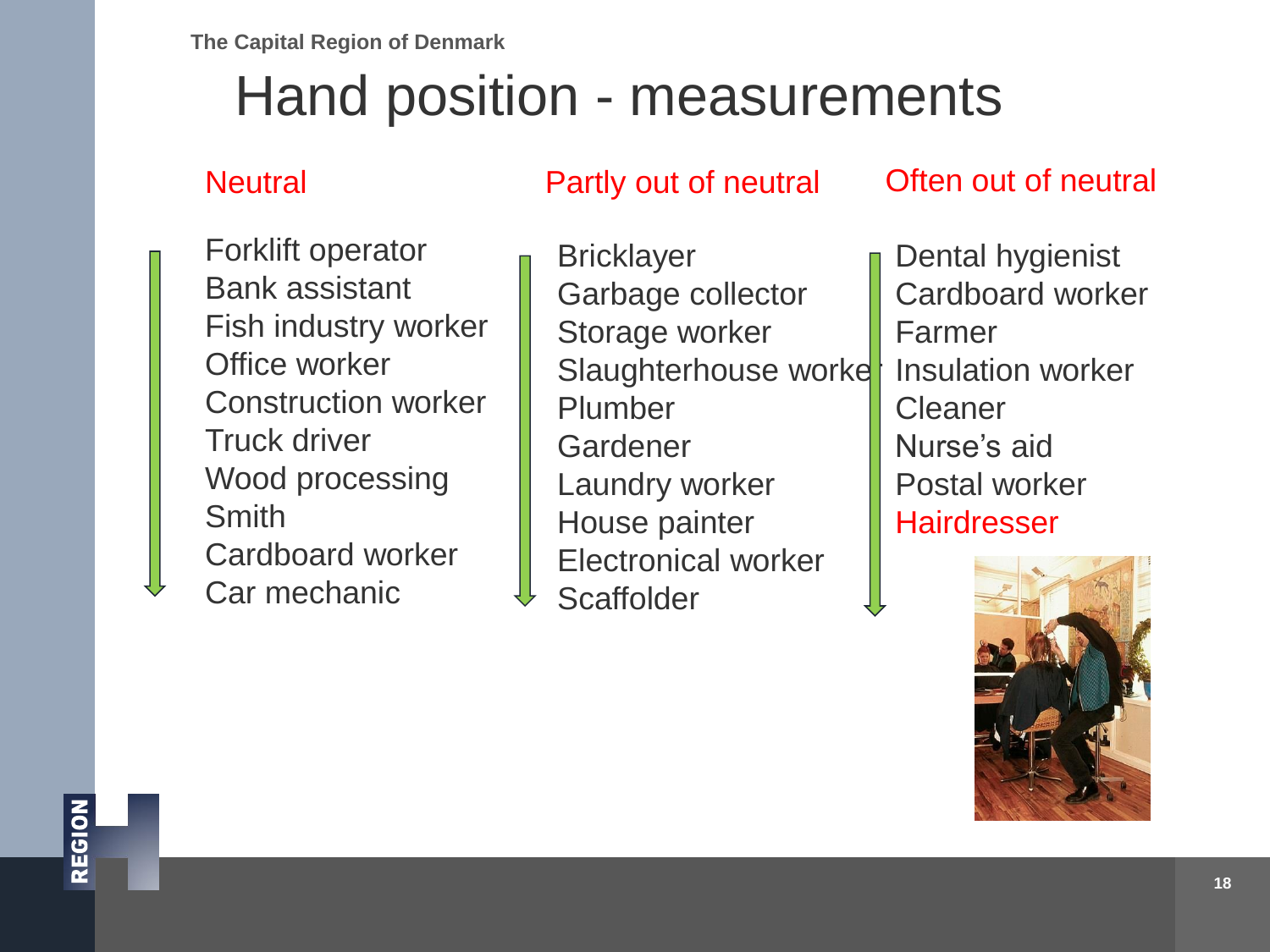

#### **Repetition and carpal tunnel syndrome**

- The risk of CTS is more than doubled in the highest exposed group compared to the lowest exposed
- 31 jobs
- 971,000 persons
- 11,000 CTS cases (from Danish hospital registers)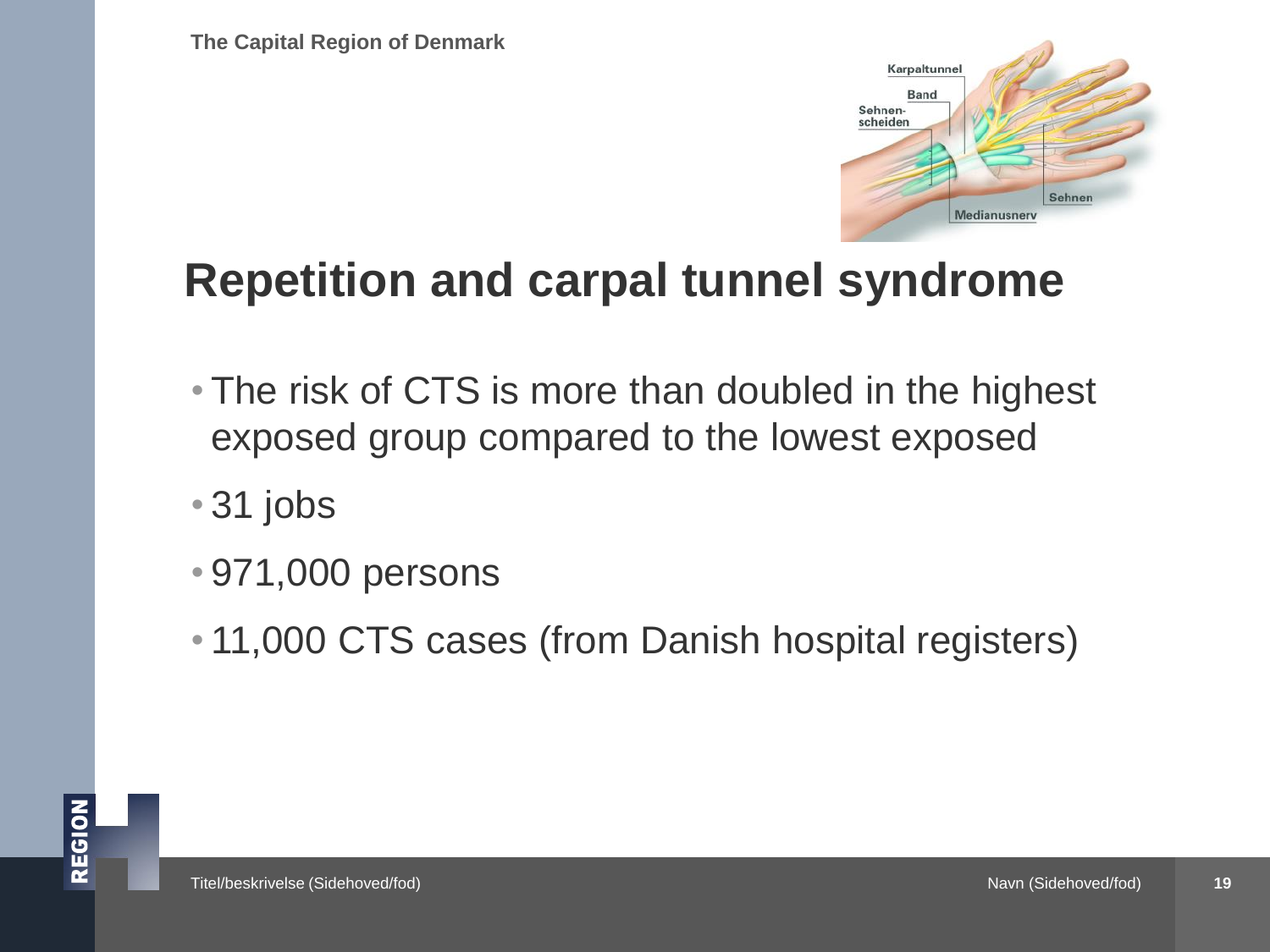#### **Furthermore we know…**

The Danish Hairdresser Study 2009 5324 hairdressers (1985-2007) 2321 left the trade 8 years in the trade on average

42 % because of musculoskeletal pain



Lysdahl SH, Sosted H, Andersen KE et al. Hand eczema in hairdressers: a Danish register-based study of the prevalence of hand eczema and its career consequences. Contact Dermatitis 2011;65:151-8